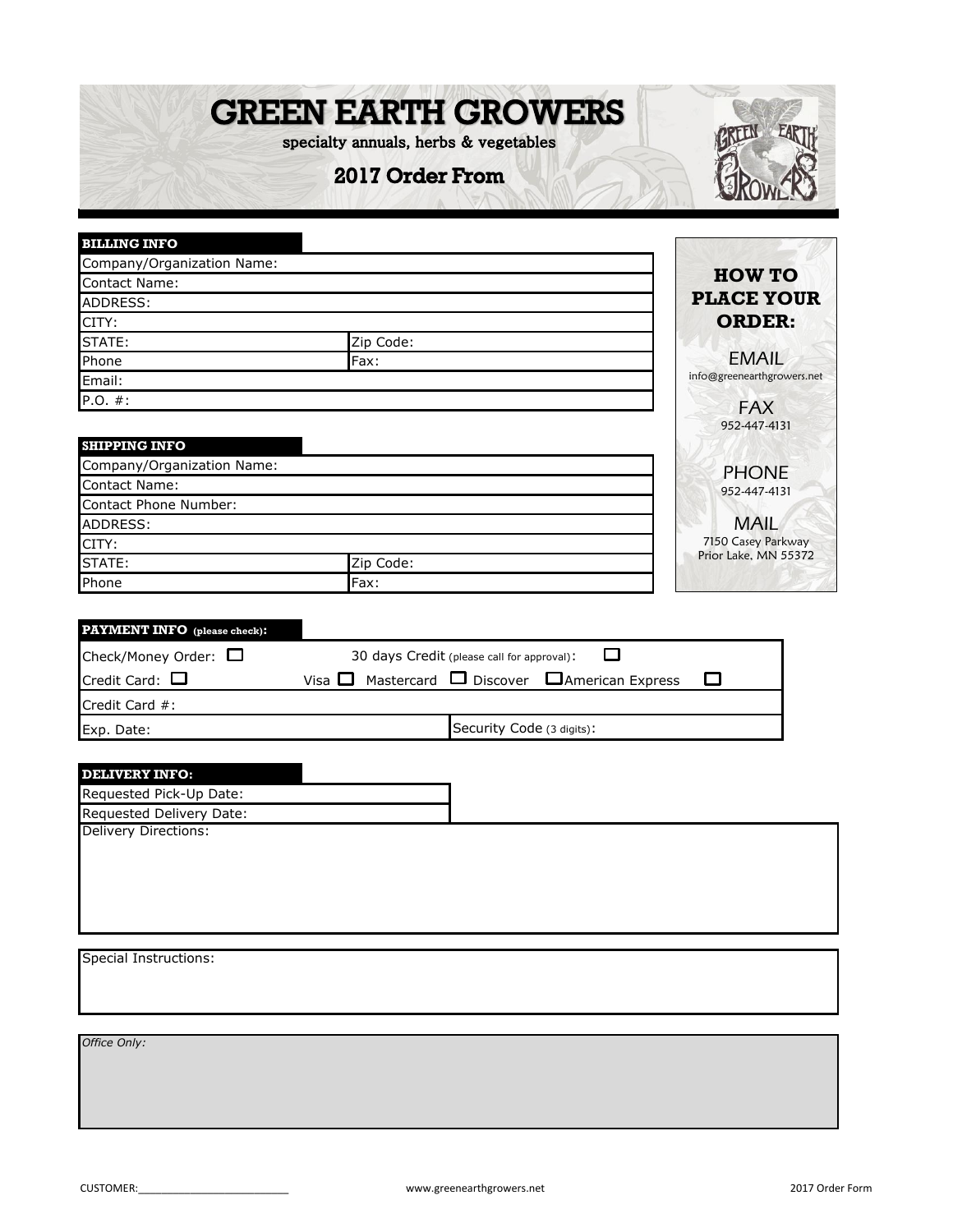| <b>ANNUALS</b>                      |       |           | <b>Office Only</b> | (4pak annuals cont)                 | Size        | \$<br>QTY | # Pulled |
|-------------------------------------|-------|-----------|--------------------|-------------------------------------|-------------|-----------|----------|
| <b>4-pak ANNUALS</b>                | Size  | \$<br>QTY | # Pulled           | Petunia Tart Multiflora Mix         | 4paks       |           |          |
| Ageratum Hawaii Blue                | 4paks |           |                    | Portulaca Happy Trails Mix          | 4paks       |           |          |
| Alyssum Aphrodite Deep Purple       | 4paks |           |                    | Portulaca Happy Trails Orange       | 4paks       |           |          |
| Alyssum Aphrodite Mix               | 4paks |           |                    | Portulaca Happy Trails Rosita       | 4paks       |           |          |
| Alyssum Aphrodite Silver (White)    | 4paks |           |                    | Portulaca Happy Trails Tropical Mix | 4paks       |           |          |
| Begonia Cocktail Mix                | 4paks |           |                    | Salvia Blue Bedder                  | 4paks       |           |          |
| Begonia Super Olympia Mix           | 4paks |           |                    | Salvia Sizzler Burgundy Halo        | 4paks       |           |          |
| Celosia Amigo Mix                   | 4paks |           |                    | Salvia Sizzler Mix                  | 4paks       |           |          |
| Celosia Castle Orange               | 4paks |           |                    | Salvia Sizzler Red                  | 4paks       |           |          |
| Celosia Castle Scarlet              | 4paks |           |                    | Snapdragon Bells Baby Mix           | 4paks       |           |          |
| Celosia Castle Yellow               | 4paks |           |                    | Snapdragon Fl. Shwr. Red & Yellow*  | 4paks       |           |          |
| Coleus Carefree Mix                 | 4paks |           |                    | Snapdragon Twinny Peach             | 4paks       |           |          |
| Coleus Fairway Mix                  | 4paks |           |                    | Torenia Heat Elite Mix              | 4paks       |           |          |
| Dusty Miller Silverdust             | 4paks |           |                    | Vinca Cobra Formula Mix             | 4paks       |           |          |
| Gomphrena Gnome Mix                 | 4paks |           |                    | Vinca Cobra Passion Fruit           | 4paks       |           |          |
| Impatiens Super Elfin Deep Pink     | 4paks |           |                    | Vinca Jams & Jellies Blackberry     | 4paks       |           |          |
| Impatiens Super Elfin Mix           | 4paks |           |                    | Vinca Pacifica Burgundy Halo        | 4paks       |           |          |
| Impatiens Super Elfin Red           | 4paks |           |                    | Vinca Victory Grape                 | 4paks       |           |          |
| Impatiens Super Elfin Salmon        | 4paks |           |                    | Viola Demin Jump-Up                 | 4paks       |           |          |
| Impatiens Super Elfin Violet        | 4paks |           |                    | Zinnia Profusion 7 Color Mix        | 4paks       |           |          |
| Impatiens Super Elfin Violet Star   | 4paks |           |                    | Zinnia Profusion Apricot            | 4paks       |           |          |
| Impatiens Super ELfin White         | 4paks |           |                    | Zinnia Profusion Double Cherry      | 4paks       |           |          |
| Lobelia Regatta Marine Blue         | 4paks |           |                    | Zinnia Profusion Fire               | 4paks       |           |          |
| Lobelia Regatta Rose*               | 4paks |           |                    | Zinnia Profusion Orange             | 4paks       |           |          |
| Lobelia Regatta Sky Blue            | 4paks |           |                    | Zinnia Pulcino Mix                  | 4paks       |           |          |
| Marigold Bonanza Bee *              | 4paks |           |                    | Zinnia State Fair Mix*              | 4paks       |           |          |
|                                     |       |           |                    |                                     |             |           |          |
| Marigold Bonanza Mix*               | 4paks |           |                    | Zinnia Zahra Raspberry              | 4paks       |           |          |
| Marigold Bonanza Orange *           | 4paks |           |                    | <b>Total</b>                        | 4paks       |           |          |
| Marigold Bonanza Yellow*            | 4paks |           |                    |                                     |             |           |          |
| Marigold Disco Bi-color - Granada   | 4paks |           |                    | <b>6pak ANNUALS</b>                 | <b>Size</b> | \$<br>QTY | # Pulled |
| Pansy Delta Blotch Mix              | 4paks |           |                    | Amaranthus Coral Fountain*          | 6paks       |           |          |
| Pansy Delta Citrus Mix              | 4paks |           |                    | Amaranthus 'Illumination'           | 6paks       |           |          |
| Pansy Frizzle Lemonberry            | 4paks |           |                    | Amaranthus Love Lies Bleeding       | 6paks       |           |          |
| Pansy Wonderfall Rose Shades w/face | 4paks |           |                    | Amaranthus 'Tri-color Perfecta'     | 6paks       |           |          |
| Petunia African Sunset              | 4paks |           |                    | Asclepias Silky Mix                 | 6 paks      |           |          |
| Petunia Can Can Harlequin Burgundy  | 4paks |           |                    | Bells of Ireland*                   | 6paks       |           |          |
| Petunia Expresso Frappe Rose *      | 4paks |           |                    | Celosa Crammer's Burgundy           | 6paks       |           |          |
| Petunia EZ Rider Blue               | 4paks |           |                    | Celoisa Flamingo Purple             | 6paks       |           |          |
| Petunia EZ Rider Mix                | 4paks |           |                    | Dahlberg Daisy Shooting Star        | 6paks       |           |          |
| Petunia EZ Rider Red                | 4paks |           |                    | Dahlia Bloody Mary Mix              | 6paks       |           |          |
| Petunia EZ Rider Rose               | 4paks |           |                    | Dahlia Collarette Dandy Mix         | 6paks       |           |          |
| Petunia EZ Rider Salmon             | 4paks |           |                    | Dahlia Garden Pride Mix             | 6paks       |           |          |
| Petunia EZ Rider White              | 4paks |           |                    | Flowering Kale Nagoya Mix           | 6paks       |           |          |
| Petunia Hula Hoop Blue              | 4paks |           |                    | Gomphrena Fireworks                 | 6paks       |           |          |
| Petunia Hula Hoop Rose              | 4paks |           |                    | Gypsohilia Gypsy Deep Rose          | 6paks       |           |          |
| Petunia Sophistica Blackberry       | 4paks |           |                    | Hypoestes Rose Splash               | 6paks       |           |          |
| Petunia Sophistica Lime Bi-color    | 4paks |           |                    | Hypoestes White Splash              | 6paks       |           |          |
| Petunia Sophistica Lime Green       | 4paks |           |                    | Lisianthus Rosanne Black Pearl*     | 6paks       |           |          |
| Petunia Supercascade Blue           | 4paks |           |                    | Lisianthus Rosanne Green*           | 6paks       |           |          |
| Petunia Supercascade Burgundy       | 4paks |           |                    | Marigold Crackerjack Mix            | 6paks       |           |          |
| Petunia Supercascade Mix            | 4paks |           |                    | Marigold Harlequin                  | 6paks       |           |          |
| Petunia Supercascade Rose*          | 4paks |           |                    | Marigold Vanilla                    | 6paks       |           |          |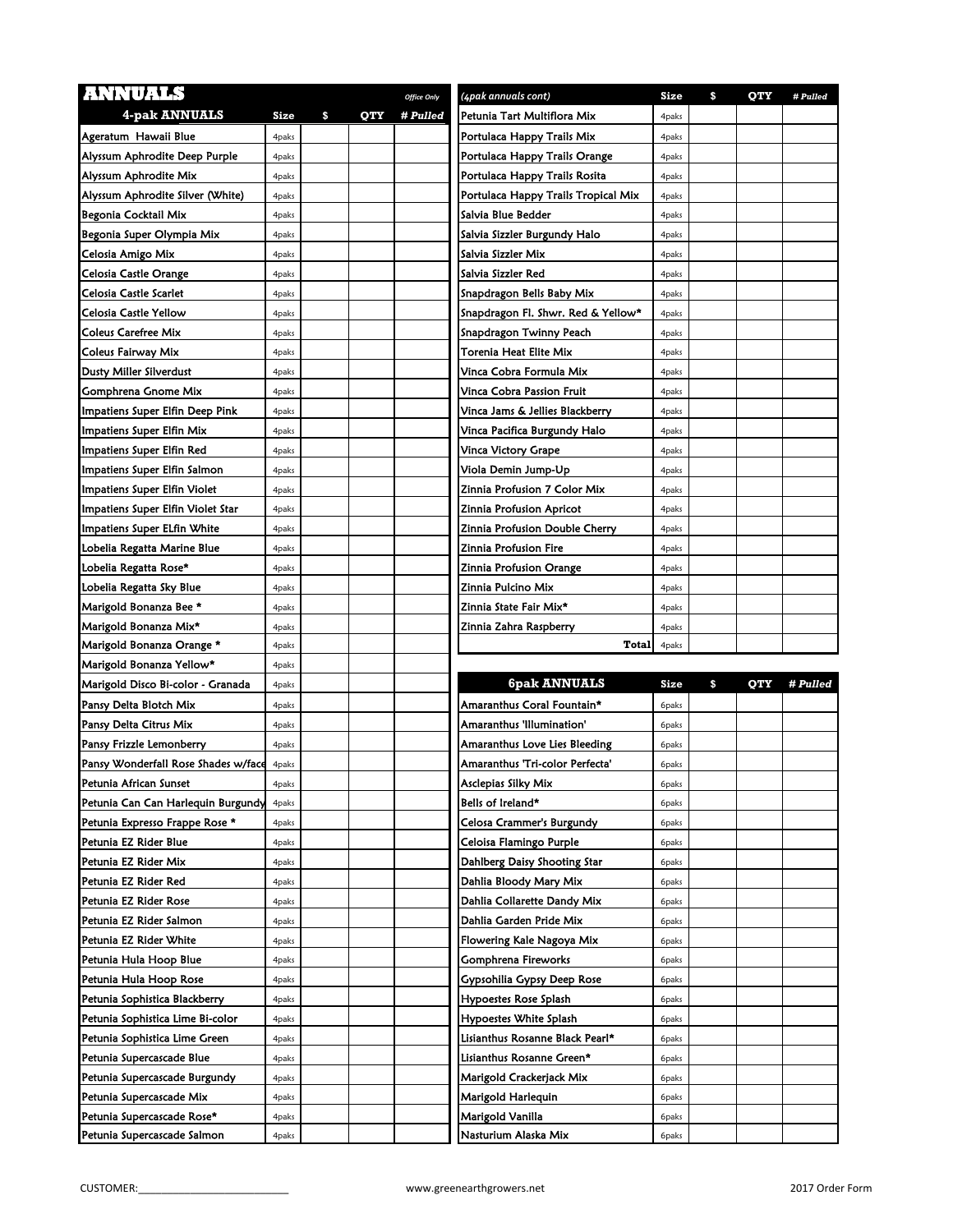| (6pak annuals cont)                 | Size         | \$<br>QTY        | # Pulled | (4" coleus cont)                          | Size | \$<br>QTY | # Pulled |
|-------------------------------------|--------------|------------------|----------|-------------------------------------------|------|-----------|----------|
| Nasturium Alaska Raspberry          | 6paks        |                  |          | Coleus Tell Tale Heart (trailling)        | 10ct |           |          |
| Nasturium Black Velvet              | 6paks        |                  |          | Coleus Terra Nova Electric Slide*         | 10ct |           |          |
| Nasturium Empress of India          | 6paks        |                  |          | <b>Coleus Tiny Toes</b>                   | 10ct |           |          |
| Nasturium Jewel Salmon              | 6paks        |                  |          | <b>Coleus Trailing Rose</b>               | 10ct |           |          |
| Nastuirium Purple Emperor*          | 6paks        |                  |          | Perilla                                   | 10ct |           |          |
| Nasturium Wina (Peach Melba)        | 6paks        |                  |          | Total                                     | 10ct |           |          |
| Nicotiana Grand Ol' White           | 6paks        |                  |          |                                           |      |           |          |
| Nicotiana Lime Green                | 6paks        |                  |          | <b>4" COMBO ANNUALS</b>                   | Size | \$<br>OTY | # Pulled |
| Nicotiana Perfume Blue              | 6paks        |                  |          | Agastache Acapulco Dark Blue              | 10ct |           |          |
| Nicotiana Perfume Deep Purple       | 6paks        |                  |          | Agastache Acapulco Orange                 | 10ct |           |          |
| Nicotiana Perfume Red               | 6paks        |                  |          | Agastache Acapulco Peach*                 | 10ct |           |          |
| Nicotiana Tinkerbell*               | 6paks        |                  |          | Agastache Acapulco Red                    | 10ct |           |          |
| Rudbeckia Indian Summer*            | 6paks        |                  |          | Angelonia Angelface Blue                  | 10ct |           |          |
| Rudbeckia Sahara*                   | 6paks        |                  |          | Angelonia Angelface Pink                  | 10ct |           |          |
| Tithonia rotundifolia (Torch)       | 6paks        |                  |          | <b>Bacopa Betty White</b>                 | 10ct |           |          |
| Zinnia Queen Red Lime               | 6paks        |                  |          | Calibrachoa Callie Dark Blue              | 10ct |           |          |
| Zinnia Swizzle Cherry-Ivory         | 6paks        |                  |          | Calibrachoa Minifamous Yellow + Red Vein* | 10ct |           |          |
| Zinnia Zowie Flame                  | 6paks        |                  |          | Calibrachoa Superbell Apricot Punch       | 10ct |           |          |
| Verbena bonariensis                 | 6paks        |                  |          | Calibrachoa Superbell Blackberry Punch    | 10ct |           |          |
| Total                               | 6paks        |                  |          | Calibrachoa Superbell Cherry Star         | 10ct |           |          |
|                                     |              |                  |          | Calibrachoa Superbell Holy Moly           | 10ct |           |          |
| <b>4" AWESOME ANNUALS</b>           | Size         | \$<br><b>OTY</b> | # Pulled | Calibrachoa Superbell Lemon Slice         | 10ct |           |          |
| Begonia Big Red (Bronze Leaf)       |              |                  |          | Calibrachoa Superbell Tropical Sunrise*   | 10ct |           |          |
| Begonia Big Rose (Bronze Leaf)      | 10ct<br>10ct |                  |          | Cleome Cilo Magenta                       | 10ct |           |          |
| Begonia Big Red (Green Leaf)        | 10ct         |                  |          | Cuphea Mexican Heather Allyson*           | 10ct |           |          |
| Petunia Easy Wave Burgundy Velour   | 10ct         |                  |          | Dahlia Goldalia Rose                      | 10ct |           |          |
| Petunia Shock Wave Yellow           | 10ct         |                  |          | Dahlia Grandahlia Sunny Flame*            | 10ct |           |          |
| Petunia Tidal Wave Cherry           | 10ct         |                  |          | Dahlia Hypnotica Rose Bicolor             | 10ct |           |          |
| Petunia Tidal Wave Silver           | 10ct         |                  |          | Dahlia Hypnotica Tequila Sunrise          | 10ct |           |          |
| Petunia Waves Blue                  | 10ct         |                  |          | Dahlia Large Grandahlia Sunny Flame*      | 10ct |           |          |
| Petunia Waves Purple                | 10ct         |                  |          | Dahlia Mystic Haze                        | 10ct |           |          |
| Ricinus New Zeland Purple           | 10ct         |                  |          | Dahlia Mystic Illusion                    | 10ct |           |          |
| <b>Ricinus Zanibar</b>              | 10ct         |                  |          | Dahlia Mystic Spirit*                     | 10ct |           |          |
| Total                               | 10ct         |                  |          | Dahlia Mystic Wonder                      | 10ct |           |          |
|                                     |              |                  |          | Euphorbia Diamond Frost                   | 10ct |           |          |
| <b>4" CRAZY COLEUS</b>              | Size         | \$<br>QTY        | # Pulled | Heliotropium Fragrant Delight             | 10ct |           |          |
| Coleus Alabama Sunset               | 10ct         |                  |          | Impatiens Butterfly Salmon w Eye          | 10ct |           |          |
| Coleus Beauty of Lyon               | 10ct         |                  |          | Lantana Bandana Cherry                    | 10ct |           |          |
| Coleus Curly Lemon Twist            | 10ct         |                  |          | Lantana Bandana Lemon Zest                | 10ct |           |          |
| Coleus Finger Paint*                | 10ct         |                  |          | Lantana Bandana Red                       | 10ct |           |          |
| <b>Coleus Fishnet Stockings</b>     | 10ct         |                  |          | Lobelia Techno Heat Electric Blue         | 10ct |           |          |
| Coleus Glassworks Trailing Monarch* | 10ct         |                  |          | Lobularia Snow Pricness                   | 10ct |           |          |
| Coleus Gnash Rambler*               | 10ct         |                  |          | Osteospermum FP Spider Purple             | 10ct |           |          |
| <b>Coleus Kong Mosaic</b>           | 10ct         |                  |          | Osteospermum FP Spider White              | 10ct |           |          |
| <b>Coleus Kong Scarlet</b>          | 10ct         |                  |          | Osteospermum Ostica Pineapple*            | 10ct |           |          |
| Coleus Mainstreet River Walk        | 10ct         |                  |          | Osteospermum Symphony Lemon               | 10ct |           |          |
| Coleus Mainstreet Wall Street*      | 10ct         |                  |          | Osteospermum Symphony Orange              | 10ct |           |          |
| Coleus Merlot                       | 10ct         |                  |          | Osteospermum Tradewinds Cinnamon          | 10ct |           |          |
| Coleus Peter's Wonder               | 10ct         |                  |          | Osteospermum Trds Dp Purple               | 10ct |           |          |
| Coleus Pineapple Splash             | 10ct         |                  |          | Osteospermum Zion Dm Blue                 | 10ct |           |          |
| Coleus Roaring Fire                 | 10ct         |                  |          | Osteosperum Zion Copper Amethyst          | 10ct |           |          |
| <b>Coleus Rustic Orange</b>         | 10ct         |                  |          | Osteospermum Zion Red                     | 10ct |           |          |
| Coleus Solar Sunrise                | 10ct         |                  |          | Pentas Starcluster Rose                   | 10ct |           |          |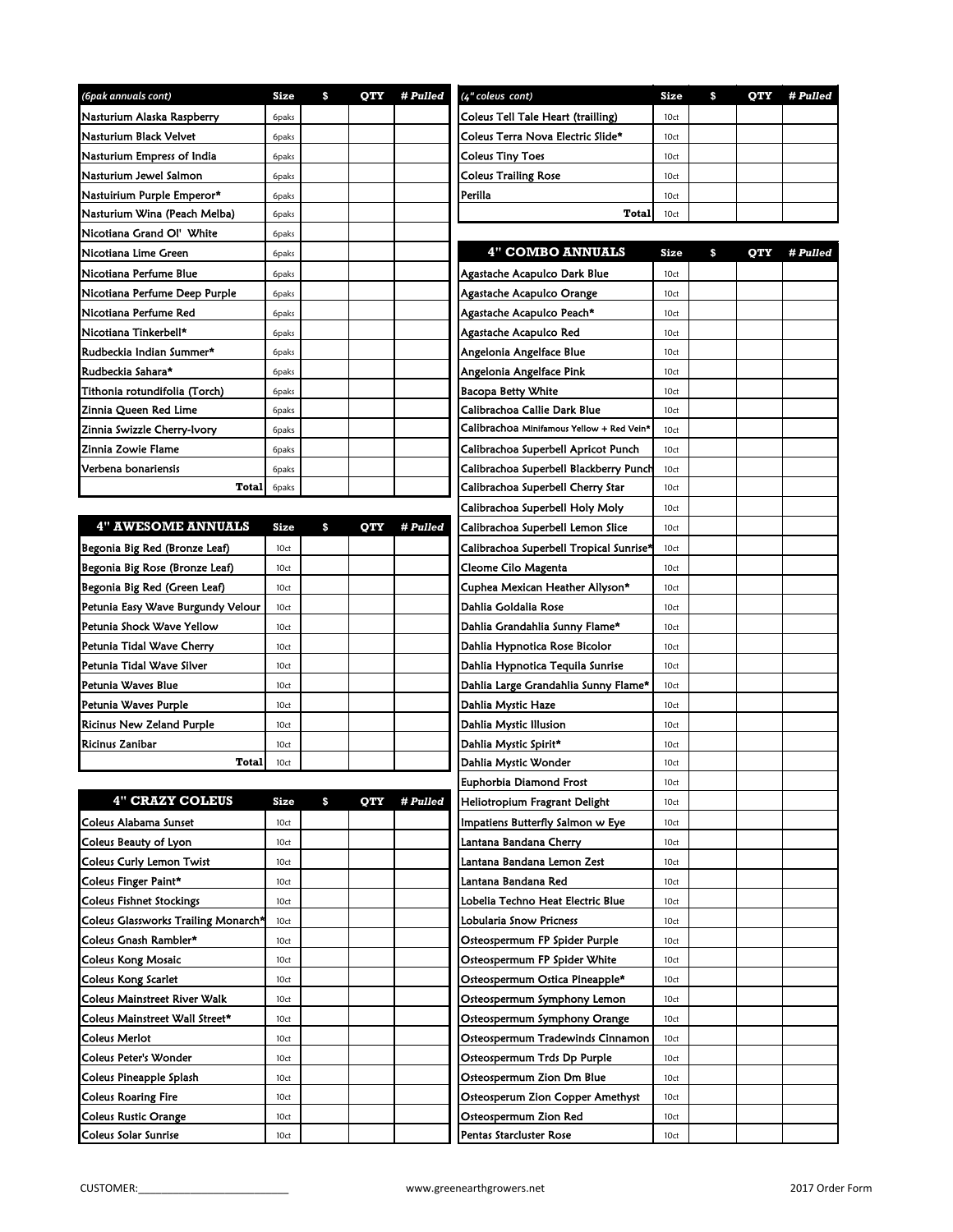| (4" combo annuals cont)             | Size | \$<br>QTY | # Pulled |                                       |      |                  | <b>Office Only</b> |
|-------------------------------------|------|-----------|----------|---------------------------------------|------|------------------|--------------------|
| Petunia Crazytunia Citrus Twist*    | 10ct |           |          | <b>5" FABULOUS ANNUALS</b>            | Size | \$<br><b>OTY</b> | # Pulled           |
| Petunia Crazytunia Mandevilla       | 10ct |           |          | Begonia Rex S.K. Cherry Mint          | 8ct  |                  |                    |
| Petunia Crazytunia Moonstruck*      | 10ct |           |          | Begonia Rex S.K. Moonlight*           | 8ct  |                  |                    |
| Petunia Crazytunia Pulse            | 10ct |           |          | Begonia Rex S.K. Rose Frost           | 8ct  |                  |                    |
| Petunia Night Sky*                  | 10ct |           |          | Begonia Rex S.K. Rothko*              | 8ct  |                  |                    |
| Petunia Potunia Purple Halo         | 10ct |           |          | Canna South Pacific Scarlet           | 8ct  |                  |                    |
| Petunia Supertunia Picasso          | 10ct |           |          | Canna Tropical Bronze Scarlet         | 8ct  |                  |                    |
| Petunia Sweetunia Johnny Flame - NH | 10ct |           |          | Canna Tropical Red                    | 8ct  |                  |                    |
| Portulaca Colorblast Dbl Magenta*   | 10ct |           |          | Canna Tropical Yellow                 | 8ct  |                  |                    |
| Portulaca Colorblast Dbl Orange*    | 10ct |           |          | Dautra Bell Blanche                   | 8ct  |                  |                    |
| Portulaca Colorblast Dbl Yellow*    | 10ct |           |          | Dautra Double Purple                  | 8ct  |                  |                    |
| Talinum Limon'                      | 10ct |           |          | Fuchsia Autumnale                     | 8ct  |                  |                    |
| Torenia Indigo Blue Moon            | 10ct |           |          | Fuchsia Firecracker                   | 8ct  |                  |                    |
| Torenia Magenta Moon                | 10ct |           |          | Fuchsia Gartenmister                  | 8ct  |                  |                    |
| Torenia Yellow Moon*                | 10ct |           |          | Gaura Siskiyou Pink                   | 8ct  |                  |                    |
| Verbena Meteor Shower               | 10ct |           |          | Geranium Americana Coral              | 8ct  |                  |                    |
| Total                               | 10ct |           |          | Geranium Americana Dark Red           | 8ct  |                  |                    |
|                                     |      |           |          | Geranium Americana Salmon             | 8ct  |                  |                    |
| <b>4" FUNKY FOILAGE</b>             | Size | \$<br>OTY | # Pulled | Geranium Americana Violet             | 8ct  |                  |                    |
|                                     |      |           |          |                                       |      |                  |                    |
| Althernanthera Party Time           | 10ct |           |          | <b>Fancy Leaf Geraniums</b>           |      |                  |                    |
| Asparagus sprengeri*                | 10ct |           |          | Geranium Brocade Cherry Night*        | 8ct  |                  |                    |
| Croton Mix                          | 10ct |           |          | Geranium Brocade Fire                 | 8ct  |                  |                    |
| Dichondra Silver Falls              | 10ct |           |          | Geranium Brocade Fire Night*          | 8ct  |                  |                    |
| Dorotheanthus Mezoo Trailing Red    | 10ct |           |          | Geranium Mrs Pollock                  | 8ct  |                  |                    |
| Dracaena Spikes                     | 10ct |           |          | Geranium Vancouver Centennial         | 8ct  |                  |                    |
| Duranta Gold Edge                   | 10ct |           |          | Geranium Wilhelm Langguth             | 8ct  |                  |                    |
| Eucalyptus Silver Dollar            | 10ct |           |          | <b>Ivy Geraniums</b>                  |      |                  |                    |
| Fern Boston                         | 10ct |           |          | Ivy Geranium Cascade Sophie           | 8ct  |                  |                    |
| Helichrysum Icicles                 | 10ct |           |          | lvy Geranium Contessa Bi-color Burgun | 8ct  |                  |                    |
| Helichrysum Lemon Licorice          | 10ct |           |          | Ivy Geranium Contessa Lavender        | 8ct  |                  |                    |
| Helichrysum petiolare minus         | 10ct |           |          | Ivy Geranium Contessa Purple          | 8ct  |                  |                    |
| Imopoea Swt Georgia Bronze          | 10ct |           |          | lvy Geranium Contessa Red             | 8ct  |                  |                    |
| Imopoea Swt Georgia Bullfrog        | 10ct |           |          | Gerbera Royal Premium Mix             | 8ct  |                  |                    |
| Imopoea Swt Georgia Lime Green      | 10ct |           |          | Laurentia Starshine Blue              | 8ct  |                  |                    |
| Imopoea Swt Georgia Purple          | 10ct |           |          | New Guinea Infinity Orange            | 8ct  |                  |                    |
| Imopoea Illusion Emerald Lace       | 10ct |           |          | New Guinea Sonic Deep Purple          | 8ct  |                  |                    |
| Juncus Twisted Arrows               | 10ct |           |          | New Guinea Sonic Deep Red             | 8ct  |                  |                    |
| Lotus Vine Amazon Sunset            | 10ct |           |          | New Guinea Sonic Magic Pink           | 8ct  |                  |                    |
| Lysimachia Goldilocks               | 10ct |           |          | New Guinea Sonic Mango                | 8ct  |                  |                    |
| Lysimachia Variegated Lemon         | 10ct |           |          | New Guinea Sonic Sweet Orange         | 8ct  |                  |                    |
| Muehlenbeckia Wire Vine*            | 10ct |           |          | New Guinea Sonic White                | 8ct  |                  |                    |
| Origanium rotundifolium Kent Beauty | 10ct |           |          | Salvia Black and Blue                 | 8ct  |                  |                    |
| Pseuderanthemum Black Vanish        | 10ct |           |          | Salvia Golden Delicious               | 8ct  |                  |                    |
| Rhoeo spathacea tricolor            | 10ct |           |          | Salvia Velocity Blue                  | 8ct  |                  |                    |
| Sanchezia noblis Ellen              | 10ct |           |          | Strobilanthus Perisan Shield          | 8ct  |                  |                    |
| Sectreasea -Purple                  | 10ct |           |          | Total                                 | 8ct  |                  |                    |
| Spider Plant                        | 10ct |           |          |                                       |      |                  |                    |
| Vinca Vine major vargieated         | 10ct |           |          |                                       |      |                  |                    |
| Wandering Jew                       | 10ct |           |          |                                       |      |                  |                    |
| Total                               | 10ct |           |          |                                       |      |                  |                    |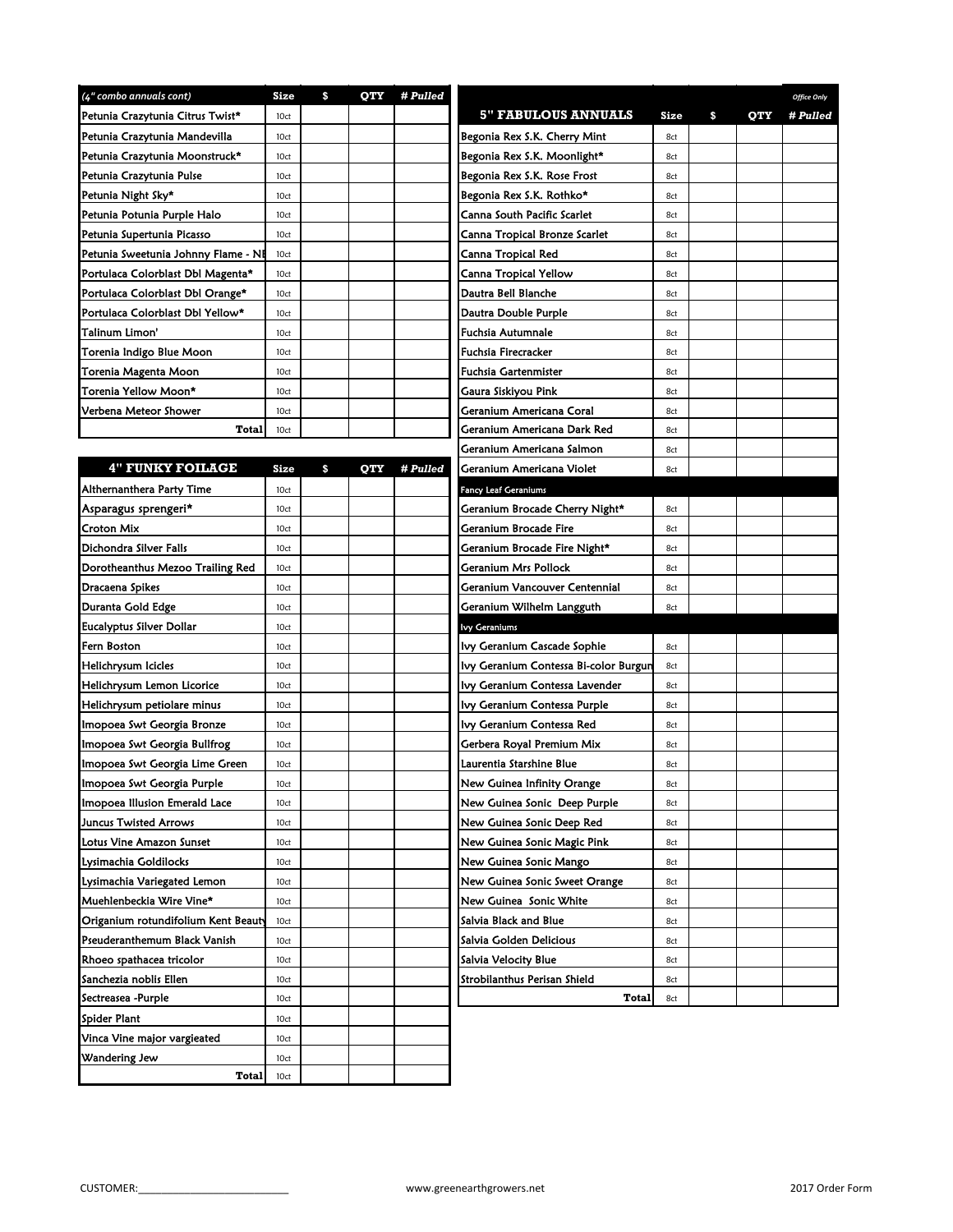|                                           |             |                  | <b>Office Only</b> | (12" Hanging Baskets cont)          | Size                     | \$<br><b>OTY</b> | # Pulled |
|-------------------------------------------|-------------|------------------|--------------------|-------------------------------------|--------------------------|------------------|----------|
| <b>5" Annual Vines</b>                    | <b>Size</b> | \$<br>QTY        | # Pulled           | Fuschsia Pink Marshallow            | 12"                      |                  |          |
| Morning Glory Grandpa Ott                 | 8ct         |                  |                    | Fuchsia Shadow Dancer Rosella       | 12"                      |                  |          |
| Morning Glory Heavenly Blue*              | 8ct         |                  |                    | Geranium Ivy Blizzard Blue          | 12"                      |                  |          |
| Morning Glory Scarlet O'Hara              | 8ct         |                  |                    | Geranium Ivy Cascade Sophie         | 12"                      |                  |          |
| Thunbergia African Sunset                 | 8ct         |                  |                    | Geranium Ivy Cascade White          | 12"                      |                  |          |
| Thunbergia Arizona Glow                   | 8ct         |                  |                    | Geranium Ivy C. Bi-color Burgundy   | 12"                      |                  |          |
| Thunbergia Orange                         | 8ct         |                  |                    | Geranium Ivy F. Artic Red           | 12"                      |                  |          |
| Total                                     | 8ct         |                  |                    | Geranium Ivy F. Cherry Rose         | 12"                      |                  |          |
|                                           |             |                  |                    | Geranium Ivy F. Orchid*             | 12"                      |                  |          |
| <b>GALLON GRASSES</b>                     | Size        | \$<br><b>OTY</b> | # Pulled           | Geranium Ivy Global Burgundy        | 12"                      |                  |          |
| Cyperus papyrus Baby Tut                  | 6" FM       |                  |                    | Geranium Ivy Temprano Bright Red    | 12"                      |                  |          |
| Cyperus King Tut                          | 6" FM       |                  |                    | Impatiens Mix (Samba Mix)           | 12"                      |                  |          |
| Cyperus Prince Tut**                      | 6" FM       |                  |                    | Double Imp Shillouette Red          | 12"                      |                  |          |
| Purple Fountain Grass (Red Rubrum)        | 6" FM       |                  |                    | Double Imp Shillouette Rose         | 12"                      |                  |          |
| Total                                     | 6" FM       |                  |                    | Double Imp Shillouette Rose Star*   | 12"                      |                  |          |
|                                           |             |                  |                    | Double Imp Shillouette Salmon       | 12"                      |                  |          |
| <b>6" TROPICALS</b>                       | Size        | \$<br>QTY        | # Pulled           | Double Imp Shillouette White        | 12"                      |                  |          |
| Alocasia Borneo Giant                     | 6" FM       |                  |                    | New Guinea Infinty Orange           | 12"                      |                  |          |
| Colocasia Coffee Cups                     | 6" FM       |                  |                    | New Guinea Magnum Bright Red*       | $12"$                    |                  |          |
| Colocasia Hawaii Blue                     | 6" FM       |                  |                    | New Guinea Magnum Deep Salmon*      | 12"                      |                  |          |
| Colocasia Illustris                       | 6" FM       |                  |                    | New Guinea Magnum Hot Pink*         | 12"                      |                  |          |
| Ensete Red Banana                         | 6" FM       |                  |                    | New Guinea Magnum White*            | 12"                      |                  |          |
| Total                                     | 6" FM       |                  |                    | Impatiens SunPatiens Orchid*        | 12"                      |                  |          |
|                                           |             |                  |                    | Impatien SunPatiens Salmon V/L      | 12"                      |                  |          |
| <b>12" HANGING BASKETS</b>                | Size        | \$<br><b>OTY</b> | # Pulled           | Lantana Luscious Marmalde*          | 12"                      |                  |          |
| Begonia Bossa Nova Pink Glow              | 12"         |                  |                    | Lobelia Heat Electric Blue          | 12"                      |                  |          |
| Begonia Bossa Nova Red                    | 12"         |                  |                    | Petunia Blanket Lemon Glow          | 12"                      |                  |          |
| Begonia Bossa Nova Yellow*                | 12"         |                  |                    | Petunia Blanket Rose Star           | $12"$                    |                  |          |
| Begonia Nstp Mocca Orange*                | 12"         |                  |                    | Petunia Good & Plenty Pomegranate   | $12"$                    |                  |          |
| Begonia Nstp Mocca Pink Shades            | 12"         |                  |                    | Petunia Super. Bordeaux             | 12"                      |                  |          |
| Begonia Nstp Mocca Yellow                 | 12"         |                  |                    | Petunia Super. Daybreak Charm       | $12"$                    |                  |          |
| Begonia Illum. Golden Picotee             | 12"         |                  |                    | Petunia Super. Limoncello           | 12"                      |                  |          |
| Begonia Illum. Orange                     | 12"         |                  |                    | Petunia Super. Raspberry Blast      | 12"                      |                  |          |
| Begonia Illum. Salmon Pink                | 12"         |                  |                    | Petunia Super. Violet Star Charm    | $12"$                    |                  |          |
| Begonia Illum. White*                     | 12"         |                  |                    | Thunbergia Susie Black w/Orange Eye | $\bf{12}''$              |                  |          |
| Begonia Santa Cruz                        | 12"         |                  |                    | Torenia Moon Indigo Blue            | $12"$                    |                  |          |
| Bracteantha (Strawflower) Orange*         | 12"         |                  |                    | Torenia Moon Mix*                   | 12"                      |                  |          |
| Bracteantha (Strawflower) Yellow          | 12"         |                  |                    | Verbena Lani Mix*                   | $12"$                    |                  |          |
| Calibrachoa Callie Dark Blue              | 12"         |                  |                    | Total                               | 12"                      |                  |          |
| Calibrachoa Mix*                          | 12"         |                  |                    |                                     |                          |                  |          |
| Calibrachoa SB Blackberry Punch           | 12"         |                  |                    | 12" MIXED BASKETS                   | Size                     | \$<br>QTY        | # Pulled |
| Calibrachoa SB Cherrystar                 | 12"         |                  |                    | Geranium Calliope Dk Red Mix        | 12"                      |                  |          |
| Calibrachoa SB Holy Moly*                 | 12"         |                  |                    | Geranium Calliope Dk Rose Mix       | 12"                      |                  |          |
| Calibrachoa SB Lemon Slice                | 12"         |                  |                    | Shade                               | $12"$                    |                  |          |
| Calibrachoa SB Tropical Sunrise           | 12"         |                  |                    | Sun                                 | $\bf{12}^{\prime\prime}$ |                  |          |
| Coleus Gnash Rambler* (trailing)          | 12"         |                  |                    | Total                               | 12"                      |                  |          |
| <b>Coleus Stained Glassworks Defiance</b> | 12"         |                  |                    |                                     |                          |                  |          |
| Coleus Strawberry Drop (trailing)         | 12"         |                  |                    | <b>12"EDIBLE BASKETS</b>            | Size                     | \$<br>QTY        | # Pulled |
| Coleus Tell Tale Heart (trailing)         | 12"         |                  |                    | Strawberry - Toscano                | $12"$                    |                  |          |
| Coleus Terra Nova Electric Slide*         | 12"         |                  |                    | Tomato Topsy Tom*                   | $12"$                    |                  |          |
| Fuchsia Dark Eyes                         | 12"         |                  |                    | Tomato Tumbling Tiger               | $12"$                    |                  |          |
| Fuchsia Millennium                        | 12"         |                  |                    | Tomato Tumbling Tom                 | $12"$                    |                  |          |
| Fuchsia Lena                              | 12"         |                  |                    | Total                               | 12"                      |                  |          |
|                                           |             |                  |                    |                                     |                          |                  |          |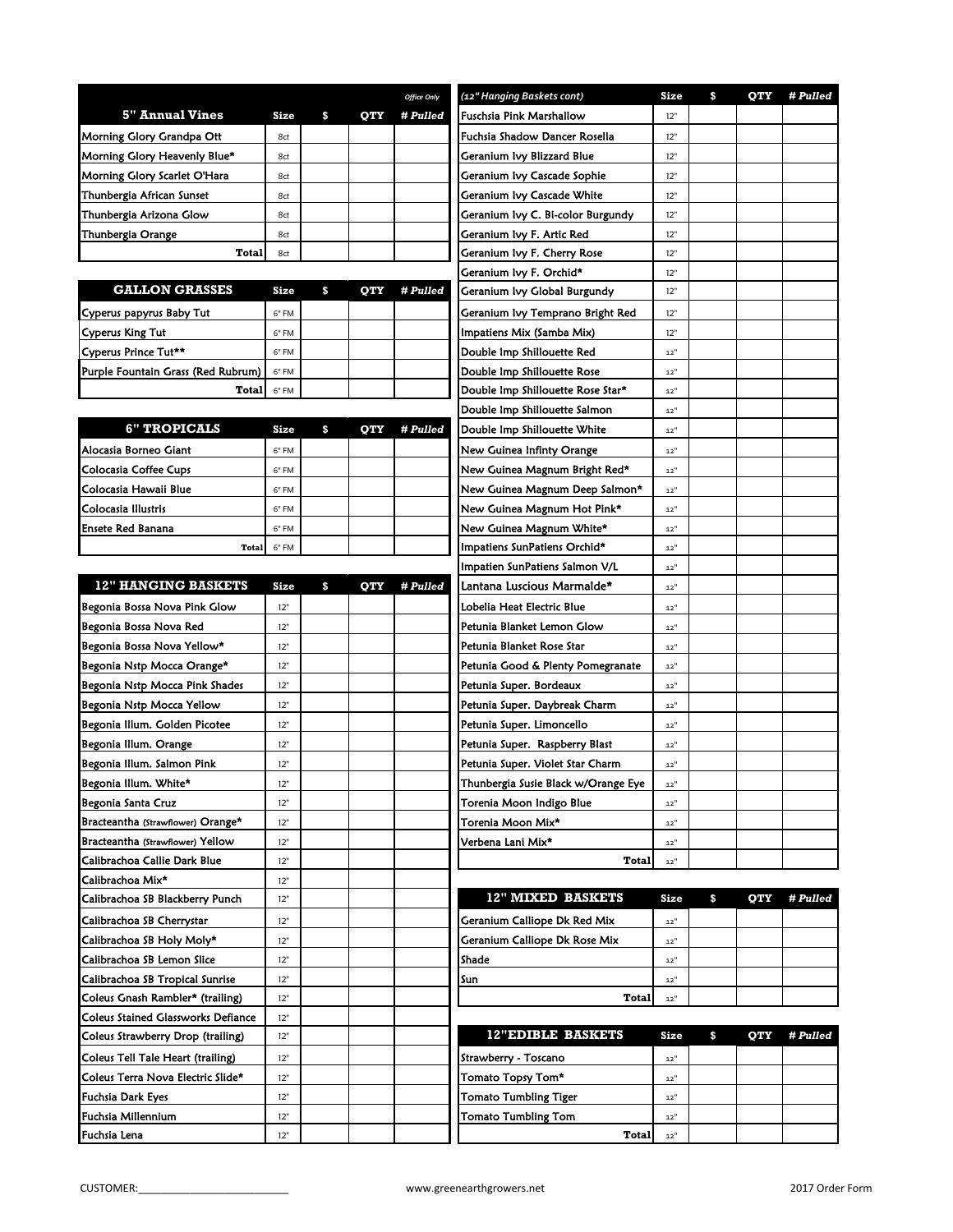| <b>12" PREMIUM</b>      |      |  |     | <b>Office Only</b> | 4" PEPPERS                    |      |  |  |
|-------------------------|------|--|-----|--------------------|-------------------------------|------|--|--|
| <b>COMBO PATIO POTS</b> | Size |  | OTY | <i># Pulled</i>    | <b>Heirloom Sweet Peppers</b> | Size |  |  |
| <b>Shade</b>            | 12"  |  |     |                    | Pepper Albino Bullnose        | 10ct |  |  |
| Isun                    | 12'  |  |     |                    | <b>Pepper Bull Nose</b>       | 10ct |  |  |
| Total                   | 12"  |  |     |                    | Pepper California Wonder      | 10ct |  |  |

|                            |      |          |            |          | . .                         |                  |
|----------------------------|------|----------|------------|----------|-----------------------------|------------------|
| <b>GERANIUM PATIO POTS</b> | Size | <b>S</b> | <b>OTY</b> | # Pulled | Pepper Corno di Toro Giallo | 10 <sub>ct</sub> |
| <b>Exotica</b>             | 12"  |          |            |          | Pepper King of the North    | 10 <sub>ct</sub> |
| <b>I</b> Hot Pink          | 12"  |          |            |          | Pepper Jimmy Nardellos      | 10 <sub>ct</sub> |
| Red                        | 12"  |          |            |          | Pepper Mini Chocolate Bell  | 10 <sub>ct</sub> |
| Salmon                     | 12"  |          |            |          | Pepper Mini Red Bell        | 10 <sub>ct</sub> |
| <b>White</b>               | 12"  |          |            |          | Pepper Mini Yellow Bell     | 10 <sub>ct</sub> |
| Total                      | 12"  |          |            |          | Pepper Napolean Sweet       | 10ct             |

| VECENIBLES |                                  |  |  |
|------------|----------------------------------|--|--|
|            | $c_{\rm max}$ l hddan $c$ addeni |  |  |

| <b>6pak URBAN GARDENER</b>           | <b>Size</b> | \$<br><b>OTY</b> | # Pulled | Pepper Purple Marconi         | 10ct        |           |          |
|--------------------------------------|-------------|------------------|----------|-------------------------------|-------------|-----------|----------|
| Arugula                              | 6pak        |                  |          | Pepper Sweet Chocolate        | 10ct        |           |          |
| Bean Bush Mix                        | 6pak        |                  |          | Pepper Tequila Sunrise        | 10ct        |           |          |
| <b>Bean Dried Mix</b>                | 6pak        |                  |          | Total                         | 10ct        |           |          |
| <b>Beets Mix</b>                     | 6pak        |                  |          |                               |             |           |          |
| <b>Broccoli Mix</b>                  | 6pak        |                  |          | Heirloom Hot Peppers          |             | \$        |          |
| <b>Brussel Sprouts Mix</b>           | 6pak        |                  |          | Pepper Anaheim                | 10ct        |           |          |
| Cabbage Mix                          | 6pak        |                  |          | Pepper Ancho San Luis         | 10ct        |           |          |
| Carrot Mix                           | 6pak        |                  |          | Pepper Black Hungarian        | 10ct        |           |          |
| Cauliflower Mix                      | 6pak        |                  |          | Pepper Carribean Red Habanero | 10ct        |           |          |
| Celery                               | 6pak        |                  |          | Pepper Chocolate Habanero     | 10ct        |           |          |
| Collards                             | 6pak        |                  |          | Pepper Fatali                 | 10ct        |           |          |
| Cole Crop Mix                        | 6pak        |                  |          | Pepper Georgia Flame          | 10ct        |           |          |
| Greens Basic Mix                     | 6pak        |                  |          | Pepper Habanero               | 10ct        |           |          |
| Greens Specialty Mix (Spicy Greens M | 6pak        |                  |          | Pepper Hungarian Paprika      | 10ct        |           |          |
| Leek King Richard                    | 6pak        |                  |          | Pepper Joe's Long Cayenne     | 10ct        |           |          |
| Lettuce Adriana                      | 6pak        |                  |          | Pepper Long Purple Cayenne    | 10ct        |           |          |
| Lettuce Flashy Butter Oak            | 6pak        |                  |          | Pepper Pasilla Bajio          | 10ct        |           |          |
| Lettuce Grandpa Admire's             | 6pak        |                  |          | Pepper Pepperoncini           | 10ct        |           |          |
| Lettuce Outredgeous                  | 6pak        |                  |          | Pepper Purple Jalapeno        | 10ct        |           |          |
| Lettuce Romanie                      | 6pak        |                  |          | Pepper Serrano                | 10ct        |           |          |
| Lettuce Wildfire Mix                 | 6pak        |                  |          | Pepper Sweet Banana           | 10ct        |           |          |
| Kale Mix                             | 6pak        |                  |          | Pepper Tabasco Pepper         | 10ct        |           |          |
| Kohlrabi Mix                         | 6pak        |                  |          | Pepper Thai Chili Red         | 10ct        |           |          |
| Onions Mix                           | 6pak        |                  |          | Pepper Thai Chili Yellow      | 10ct        |           |          |
| Peppers Hot Mix                      | 6pak        |                  |          | Pepper White Habanero         | 10ct        |           |          |
| Pepper Sweet Lunchbox Snack Mix      | 6pak        |                  |          | Total                         | 10ct        |           |          |
| Peppers Sweet Mix                    | 6pak        |                  |          |                               |             |           |          |
| <b>Scallion Mix</b>                  | 6pak        |                  |          | <b>Hybrid Sweet Peppers</b>   | <b>Size</b> | \$<br>QTY | # Pulled |
| Spinach                              | 6pak        |                  |          | Pepper Bell Boy               | 10ct        |           |          |
| Strawberries Eversweet Everbearing** | 6pak        |                  |          | Pepper Giant Marconi          | 10ct        |           |          |
| Squash Summer Mix                    | 6pak        |                  |          | Pepper Gyspy                  | 10ct        |           |          |
| Squash Winter Mix                    | 6pak        |                  |          | Pepper Lady Bell              | 10ct        |           |          |
| Swiss Chard Bright lights            | 6pak        |                  |          | Pepper Lilac                  | 10ct        |           |          |
| Tomatoes Heirloom Mix                | 6pak        |                  |          | Pepper Red Knight             | 10ct        |           |          |
| Tomato Mix                           | 6pak        |                  |          | Total                         | 10ct        |           |          |
| <b>Total</b>                         | 6pak        |                  |          |                               |             |           |          |

| <b>12" PREMIUM</b>         |                   |    |            | <b>Office Only</b> | <b>4" PEPPERS</b>               |             |                  | <b>Office Only</b> |
|----------------------------|-------------------|----|------------|--------------------|---------------------------------|-------------|------------------|--------------------|
| <b>COMBO PATIO POTS</b>    | <b>Size</b>       | S. | <b>OTY</b> | # Pulled           | Heirloom Sweet Peppers          | <b>Size</b> | \$<br><b>OTY</b> | # Pulled           |
| Shade                      | 12"               |    |            |                    | Pepper Albino Bullnose          | 10ct        |                  |                    |
| Sun                        | 12'               |    |            |                    | Pepper Bull Nose                | 10ct        |                  |                    |
| <b>Total</b>               | 12"               |    |            |                    | Pepper California Wonder        | 10ct        |                  |                    |
|                            |                   |    |            |                    | Pepper California Wonder Purple | 10ct        |                  |                    |
| <b>GERANIUM PATIO POTS</b> | <b>Size</b>       | \$ | QTY        | # Pulled           | Pepper Corno di Toro Giallo     | 10ct        |                  |                    |
| Exotica                    | 12"               |    |            |                    | Pepper King of the North        | 10ct        |                  |                    |
| Hot Pink                   | 12"               |    |            |                    | Pepper Jimmy Nardellos          | 10ct        |                  |                    |
| Red                        | 12"               |    |            |                    | Pepper Mini Chocolate Bell      | 10ct        |                  |                    |
| Salmon                     | 12"               |    |            |                    | Pepper Mini Red Bell            | 10ct        |                  |                    |
| White                      | 12"               |    |            |                    | Pepper Mini Yellow Bell         | 10ct        |                  |                    |
| Total                      | 12"               |    |            |                    | Pepper Napolean Sweet           | 10ct        |                  |                    |
|                            |                   |    |            |                    | Pepper Orange Sun               | 10ct        |                  |                    |
| VEGETABLES                 |                   |    |            |                    | Pepper Quadrato D'Asti Giallo   | 10ct        |                  |                    |
| <b>6pak URBAN GARDENER</b> | Size              | \$ | QTY        | # Pulled           | Pepper Purple Marconi           | 10ct        |                  |                    |
| Arugula                    | 6pak              |    |            |                    | Pepper Sweet Chocolate          | 10ct        |                  |                    |
| Bean Bush Mix              | 6pak              |    |            |                    | Pepper Tequila Sunrise          | 10ct        |                  |                    |
| Bean Dried Mix             | 6 <sub>p</sub> ak |    |            |                    | Total                           | 10ct        |                  |                    |

| <b>Heirloom Hot Peppers</b>   |      | S |  |
|-------------------------------|------|---|--|
| Pepper Anaheim                | 10ct |   |  |
| Pepper Ancho San Luis         | 10ct |   |  |
| Pepper Black Hungarian        | 10ct |   |  |
| Pepper Carribean Red Habanero | 10ct |   |  |
| Pepper Chocolate Habanero     | 10ct |   |  |
| Pepper Fatali                 | 10ct |   |  |
| Pepper Georgia Flame          | 10ct |   |  |
| Pepper Habanero               | 10ct |   |  |
| Pepper Hungarian Paprika      | 10ct |   |  |
| Pepper Joe's Long Cayenne     | 10ct |   |  |
| Pepper Long Purple Cayenne    | 10ct |   |  |
| Pepper Pasilla Bajio          | 10ct |   |  |
| Pepper Pepperoncini           | 10ct |   |  |
| Pepper Purple Jalapeno        | 10ct |   |  |
| Pepper Serrano                | 10ct |   |  |
| Pepper Sweet Banana           | 10ct |   |  |
| Pepper Tabasco Pepper         | 10ct |   |  |
| Pepper Thai Chili Red         | 10ct |   |  |
| Pepper Thai Chili Yellow      | 10ct |   |  |
| Pepper White Habanero         | 10ct |   |  |
| <b>Total</b>                  | 10ct |   |  |
|                               |      |   |  |

| <b>Hybrid Sweet Peppers</b> | Size | \$ | OTY # Pulled |
|-----------------------------|------|----|--------------|
| Pepper Bell Boy             | 10ct |    |              |
| Pepper Giant Marconi        | 10ct |    |              |
| Pepper Gyspy                | 10ct |    |              |
| Pepper Lady Bell            | 10ct |    |              |
| Pepper Lilac                | 10ct |    |              |
| Pepper Red Knight           | 10ct |    |              |
| Total                       | 10ct |    |              |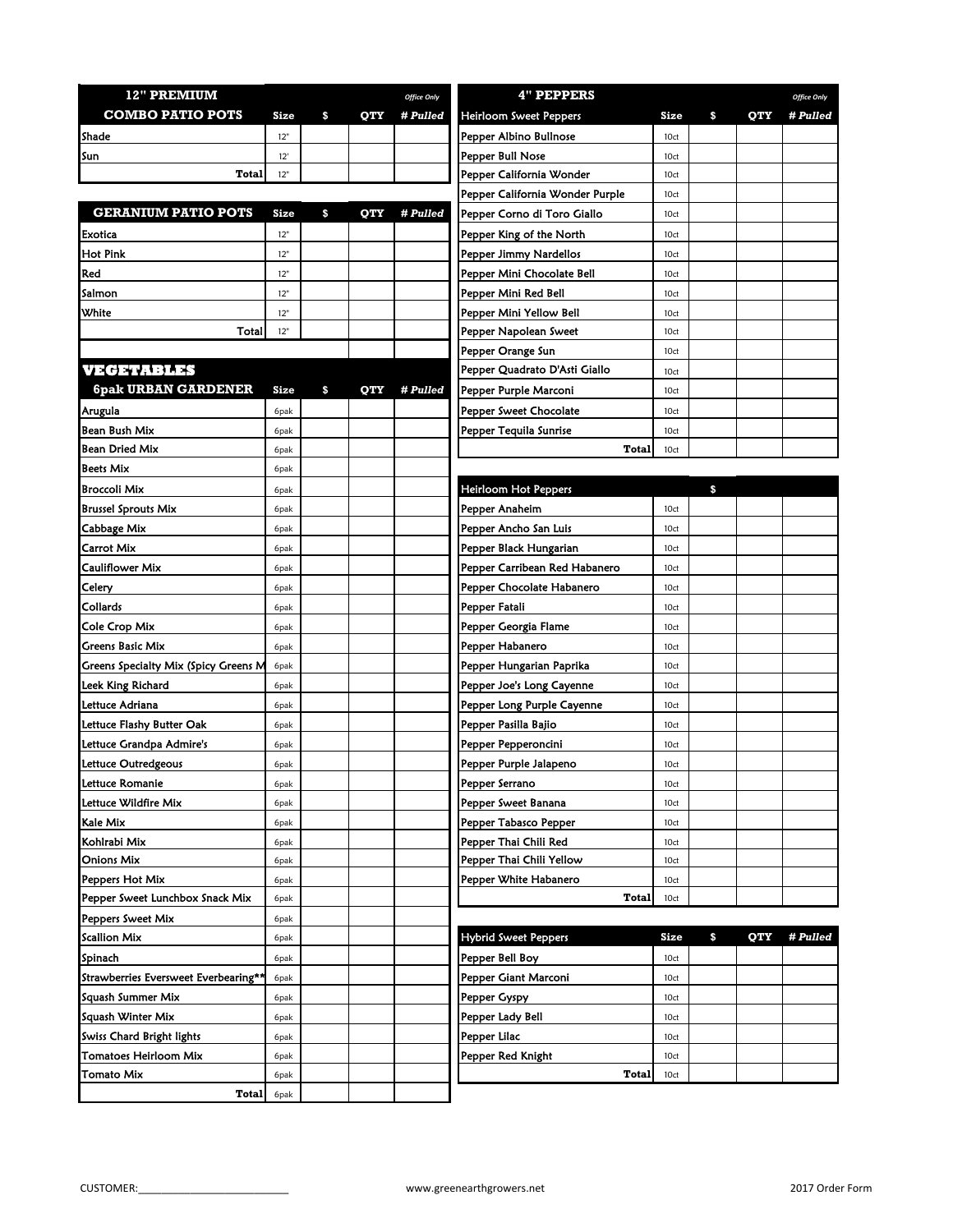|                               |      |    |     | <b>Office Only</b> | (4"Tomatoes cont)           | Size | S | <b>OTY</b> | # Pulled |
|-------------------------------|------|----|-----|--------------------|-----------------------------|------|---|------------|----------|
| <b>Hybrid Hot Peppers</b>     | Size | \$ | QTY | # Pulled           | Tomato Chadwick Cherries    | 10ct |   |            |          |
| Pepper Biscayne               | 10ct |    |     |                    | Tomato Green Grape          | 10ct |   |            |          |
| Pepper Chipotle*              | 10ct |    |     |                    | <b>Tomato Isis Candy</b>    | 10ct |   |            |          |
| Pepper Garden Salsa           | 10ct |    |     |                    | <b>Tomato Orange Cherry</b> | 10ct |   |            |          |
| Pepper Mucho Nacho            | 10ct |    |     |                    | Tomato Peacevine            | 10ct |   |            |          |
| Total                         | 10ct |    |     |                    | Tomato Snow White           | 10ct |   |            |          |
|                               |      |    |     |                    | Tomato Striped Roman        | 10ct |   |            |          |
| Too HOT To Handle             | Size | S. | QTY | # Pulled           | Total                       | 10ct |   |            |          |
| Pepper Bhut Jolokia (Ghost)** | 10ct |    |     |                    |                             |      |   |            |          |
| Pepper Carolina Reaper**      | 10ct |    |     |                    | <b>Hybrid Tomatoes</b>      | Size | S | QTY        | # Pulled |
| Pepper Triaidad Scorpio**     | 10ct |    |     |                    | Tomato Big Boy              | 10Ct |   |            |          |
| Total                         | 10ct |    |     |                    | Tomato Celebrity            | 10Ct |   |            |          |
|                               |      |    |     |                    |                             |      |   |            |          |

| Office Only | (4"Tomatoes cont)               | <b>Size</b> | \$<br>OTY | # Pulled |
|-------------|---------------------------------|-------------|-----------|----------|
| † Pulled    | <b>Tomato Chadwick Cherries</b> | 10ct        |           |          |
|             | <b>Tomato Green Grape</b>       | 10ct        |           |          |
|             | <b>Tomato Isis Candy</b>        | 10ct        |           |          |
|             | <b>Tomato Orange Cherry</b>     | 10ct        |           |          |
|             | <b>Tomato Peacevine</b>         | 10ct        |           |          |
|             | <b>Tomato Snow White</b>        | 10ct        |           |          |
|             | Tomato Striped Roman            | 10ct        |           |          |
| † Pulled    | Total                           | 10ct        |           |          |

| Pepper Carolina Reaper**        | 10ct |   |            |                    | <b>Hybrid Tomatoes</b>   | <b>Size</b> | \$<br><b>OTY</b> | # Pulled |
|---------------------------------|------|---|------------|--------------------|--------------------------|-------------|------------------|----------|
| Pepper Triaidad Scorpio**       | 10ct |   |            |                    | Tomato Big Boy           | 10ct        |                  |          |
| <b>Total</b>                    | 10ct |   |            |                    | <b>Tomato Celebrity</b>  | 10ct        |                  |          |
|                                 |      |   |            |                    | <b>Tomato Early Girl</b> | 10Ct        |                  |          |
| <b>4" TOMATOES</b>              |      |   |            |                    | Tomato Grape*            | 10ct        |                  |          |
| <b>Heirloom Tomatoes</b>        |      |   |            | <b>Office Only</b> | Tomato Jet Star          | 10Ct        |                  |          |
| Bi-colored                      | Size | S | <b>OTY</b> | # Pulled           | Tomato Roma              | 10ct        |                  |          |
| Tomato Big Rainbow              | 10ct |   |            |                    | <b>Tomato Sun Gold</b>   | 10ct        |                  |          |
| <b>Tomato Chocolate Stripes</b> | 10ct |   |            |                    | <b>Total</b>             | 10Ct        |                  |          |

| Tomato Green Zebra            | 10ct             |              |  | <b>4" MISC EDIBLES</b>              | Size            | \$<br>QTY          | # Pulled |
|-------------------------------|------------------|--------------|--|-------------------------------------|-----------------|--------------------|----------|
| Tomato Hillbilly              | 10ct             |              |  | Artichoke Imperial                  | 10ct            |                    |          |
| Tomato Northern Ligths        | 10ct             |              |  | Asparagus Mary Washington           | 10ct            |                    |          |
| Tomato Orange Russian         | 10ct             |              |  | Cantalope Athena*                   | 10ct            |                    |          |
| Purple/Black                  |                  | $\mathbf{s}$ |  | <b>Cucumber Bush Crop</b>           | 10ct            |                    |          |
| Tomato Black Ethiopian        | 10ct             |              |  | <b>Cucumber Northern</b>            | 10ct            |                    |          |
| Tomato Black Krim             | 10ct             |              |  | Cucumber Sweet Slice*               | 10ct            |                    |          |
| <b>Tomato Cherokee Purple</b> | 10ct             |              |  | <b>Eggplant Classic</b>             | 10ct            |                    |          |
| <b>Tomato Marizol Purple</b>  | 10ct             |              |  | <b>Eggplant Little Fingers</b>      | 10ct            |                    |          |
| <b>Tomato Nyagous</b>         | 10ct             |              |  | Egggplant Rosa Bianca               | 10ct            |                    |          |
| Tomato Paul Robeson           | 10ct             |              |  | <b>Eggplant Thai Kermitt</b>        | 10ct            |                    |          |
| Tomato Purple Russian         | 10ct             |              |  | Husky Cherry (Goldie)               | 10ct            |                    |          |
| Red                           |                  | $\mathbf{s}$ |  | Okra Burgundy                       | 10ct            |                    |          |
| <b>Tomato Beefsteak</b>       | 10ct             |              |  | Mexican Sour Gherkin*               | 10ct            |                    |          |
| <b>Tomato Box Car Willie</b>  | 10ct             |              |  | <b>Peanut Black</b>                 | 10ct            |                    |          |
| <b>Tomato Carmello</b>        | 10ct             |              |  | <b>Rhubard Victoria</b>             | 10ct            |                    |          |
| Tomato Mortgage Lifter        | 10ct             |              |  | Spinach Red Malabar                 | 10ct            |                    |          |
| Pink                          |                  | \$           |  | Spinach Strawberry                  | 10ct            |                    |          |
| Tomato Brandywine             | 10ct             |              |  | <b>Strawberry Alpine Red</b>        | 10ct            |                    |          |
| Tomato Eva Purple Ball        | 10ct             |              |  | Strawberry Alpine Yellow Wonder     | 10ct            |                    |          |
| Yellow/Orange                 |                  | \$           |  | <b>Strawberry Alpine White Soul</b> | 10ct            |                    |          |
| <b>Tomato Dad's Sunset</b>    | 10ct             |              |  | Sweet Potato Beauregard**           | 10ct            |                    |          |
| Tomato Hawaiian Pineapple     | 10ct             |              |  | <b>Tomatillo Cineros</b>            | 10ct            |                    |          |
| Tomato Kelloggs Breakfast     | 10ct             |              |  | Watermelon Moon & Stars             | 10ct            |                    |          |
| Tomato Valencia               | 10ct             |              |  | Watermelon Orangeglo                | 10ct            |                    |          |
| White                         |                  | \$           |  | Watermelon Sugar Baby               | 10ct            |                    |          |
| Tomato Halfmoon China         | 10ct             |              |  | Watermelon Yellow Doll              | 10ct            |                    |          |
| Cherry & Paste                |                  | $\mathbf{s}$ |  | Total                               | 10ct            |                    |          |
| <b>Tomato Amish Paste</b>     | 10ct             |              |  |                                     |                 |                    |          |
| <b>Tomato Black Cherries</b>  | 10ct             |              |  | <b>Fruiting Gallons</b>             | Size            | \$<br>OTY          | # Pulled |
| Tomato Black Icicles          | 10 <sub>ct</sub> |              |  | Blackberry Black Satin              | $1$ $\sigma$ al | Not Available 2017 |          |

| Hemoom Tomatoes                 |      |    |            | <b>Office Only</b> | i omato Jet Star                | 10CT        |                  |                    |
|---------------------------------|------|----|------------|--------------------|---------------------------------|-------------|------------------|--------------------|
| Bi-colored                      | Size | S. | <b>OTY</b> | # Pulled           | <b>Tomato Roma</b>              | 10ct        |                  |                    |
| <b>Tomato Big Rainbow</b>       | 10ct |    |            |                    | Tomato Sun Gold                 | 10ct        |                  |                    |
| <b>Tomato Chocolate Stripes</b> | 10ct |    |            |                    | <b>Total</b>                    | 10ct        |                  |                    |
| Tomato Green Sausage            | 10ct |    |            |                    |                                 |             |                  |                    |
| Tomato Green Zebra              | 10ct |    |            |                    | <b>4" MISC EDIBLES</b>          | Size        | \$<br>OTY        | # Pull             |
| <b>Tomato Hillbilly</b>         | 10ct |    |            |                    | Artichoke Imperial              | 10ct        |                  |                    |
| Tomato Northern Ligths          | 10ct |    |            |                    | Asparagus Mary Washington       | 10ct        |                  |                    |
| Tomato Orange Russian           | 10ct |    |            |                    | Cantalope Athena*               | 10ct        |                  |                    |
| Purple/Black                    |      | \$ |            |                    | Cucumber Bush Crop              | 10ct        |                  |                    |
| Tomato Black Ethiopian          | 10ct |    |            |                    | Cucumber Northern               | 10ct        |                  |                    |
| Tomato Black Krim               | 10ct |    |            |                    | Cucumber Sweet Slice*           | 10ct        |                  |                    |
| <b>Tomato Cherokee Purple</b>   | 10ct |    |            |                    | <b>Eggplant Classic</b>         | 10ct        |                  |                    |
| <b>Tomato Marizol Purple</b>    | 10ct |    |            |                    | Eggplant Little Fingers         | 10ct        |                  |                    |
| <b>Tomato Nyagous</b>           | 10ct |    |            |                    | Egggplant Rosa Bianca           | 10ct        |                  |                    |
| <b>Tomato Paul Robeson</b>      | 10ct |    |            |                    | <b>Eggplant Thai Kermitt</b>    | 10ct        |                  |                    |
| Tomato Purple Russian           | 10ct |    |            |                    | Husky Cherry (Goldie)           | 10ct        |                  |                    |
| Red                             |      | \$ |            |                    | Okra Burgundy                   | 10ct        |                  |                    |
| <b>Tomato Beefsteak</b>         | 10ct |    |            |                    | Mexican Sour Gherkin*           | 10ct        |                  |                    |
| Tomato Box Car Willie           | 10ct |    |            |                    | <b>Peanut Black</b>             | 10ct        |                  |                    |
| <b>Tomato Carmello</b>          | 10ct |    |            |                    | <b>Rhubard Victoria</b>         | 10ct        |                  |                    |
| Tomato Mortgage Lifter          | 10ct |    |            |                    | Spinach Red Malabar             | 10ct        |                  |                    |
| Pink                            |      | \$ |            |                    | Spinach Strawberry              | 10ct        |                  |                    |
| <b>Tomato Brandywine</b>        | 10ct |    |            |                    | Strawberry Alpine Red           | 10ct        |                  |                    |
| Tomato Eva Purple Ball          | 10ct |    |            |                    | Strawberry Alpine Yellow Wonder | 10ct        |                  |                    |
| Yellow/Orange                   |      | \$ |            |                    | Strawberry Alpine White Soul    | 10ct        |                  |                    |
| <b>Tomato Dad's Sunset</b>      | 10ct |    |            |                    | Sweet Potato Beauregard**       | 10ct        |                  |                    |
| Tomato Hawaiian Pineapple       | 10ct |    |            |                    | Tomatillo Cineros               | 10ct        |                  |                    |
| Tomato Kelloggs Breakfast       | 10ct |    |            |                    | Watermelon Moon & Stars         | 10ct        |                  |                    |
| <b>Tomato Valencia</b>          | 10ct |    |            |                    | Watermelon Orangeglo            | 10ct        |                  |                    |
| <b>White</b>                    |      | \$ |            |                    | Watermelon Sugar Baby           | 10ct        |                  |                    |
| <b>Tomato Halfmoon China</b>    | 10ct |    |            |                    | Watermelon Yellow Doll          | 10ct        |                  |                    |
| Cherry & Paste                  |      | \$ |            |                    | <b>Total</b>                    | 10ct        |                  |                    |
| Tomato Amish Paste              | 10ct |    |            |                    |                                 |             |                  |                    |
| <b>Tomato Black Cherries</b>    | 10ct |    |            |                    | <b>Fruiting Gallons</b>         | <b>Size</b> | \$<br><b>OTY</b> | # Pull             |
| <b>Tomato Black Icicles</b>     | 10ct |    |            |                    | <b>Blackberry Black Satin</b>   | 1 gal       |                  | Not Available 2017 |
| <b>Tomato Black Plum</b>        | 10ct |    |            |                    | <b>Blueberry Bluecrop</b>       | 1 gal       |                  |                    |
| Tomato Blondkopfchen            | 10ct |    |            |                    | Blueberry Sweetheart*           | 1 gal       |                  |                    |

Tomato Brown Berry 190 | 10ct | 10ct | 10ct | 1 | Raspberry Hertiage | 1 gal